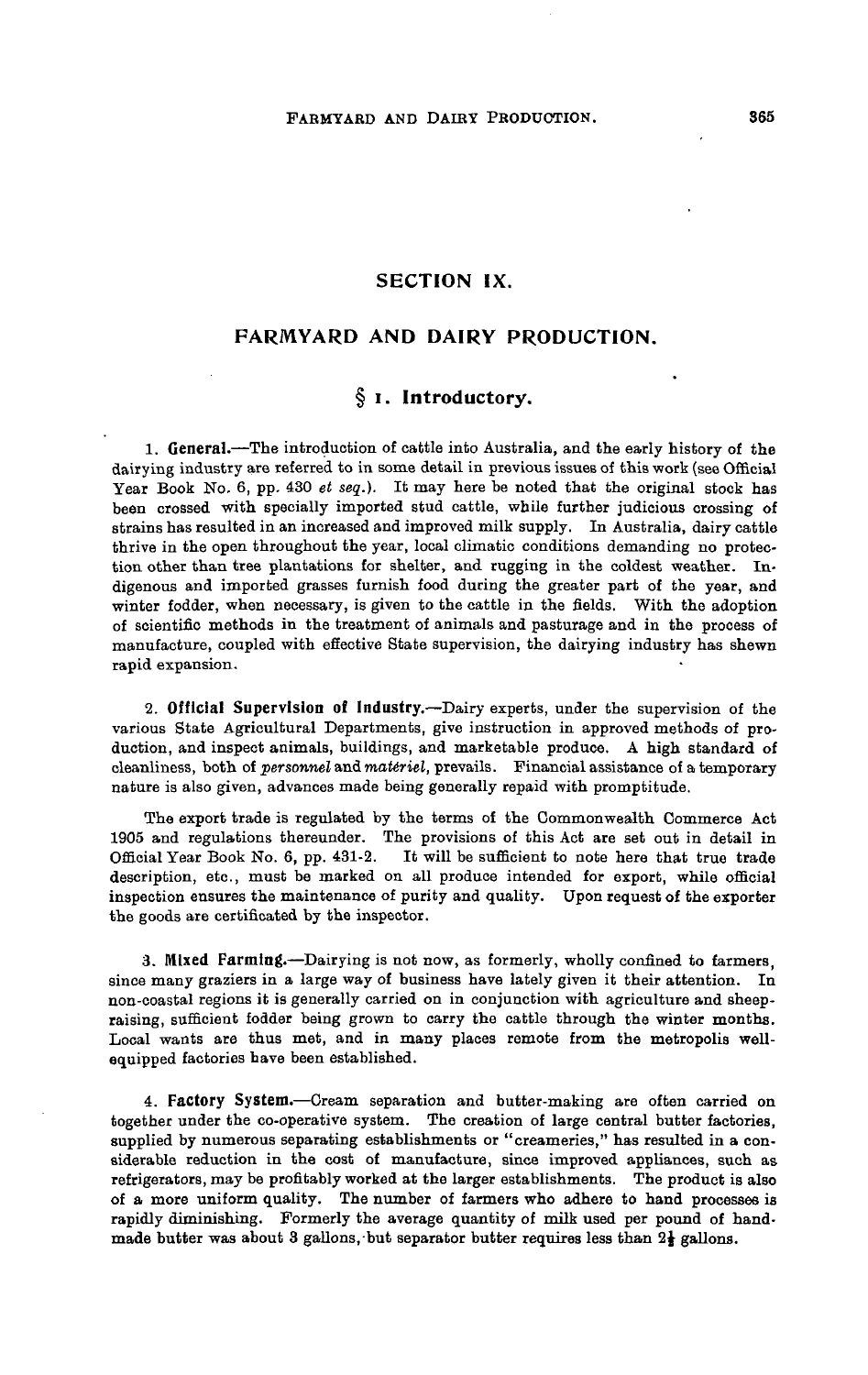**5. Butter and Cheese Factories.**—The establishments in the Commonwealth wherethe manufacture of butter, cheese, and condensed milk was carried on, numbered 531 in 1913. These were distributed as regards the various States as follows:—New South Wales, 170; Victoria, 197; Queensland, 88; South Australia, 48; Western Australia, 3; Tasmania, 25.

# **§ 2. Milk, Butter, and Cheese.**

**1. Dairy Herds.**—Since the drought year 1902 there has been a general increase in the number of dairy cows. In New South Wales, Victoria, South Australia, and Tasmania—as will be seen from the table of cattle and dairy cattle given below —the proportion of dairy cattle to all cattle is high. In Queensland, the Northern Territory, and Western Australia there is a greatly preponderating number of other cattle, dairying not being firmly established in the tropical regions of the Continent. In southern Queensland, however, the industry has developed remarkably during the last decade. In the tables which follow in this section, the returns for the Northern Territory and the Federal Territory are, unless shewn separately, included in South Australia and New South Wales respectively, the dairy products from the newly-acquired Commonwealth territories being small. Prior to 1913 the figures for the Northern Territory were unreliable:—

|                      | State.    |                                        |                                  | 1909.                   | 1910.                   | 1911.                   | 1912.                   | 1913.                   |
|----------------------|-----------|----------------------------------------|----------------------------------|-------------------------|-------------------------|-------------------------|-------------------------|-------------------------|
| New South Wales      | $\ddotsc$ | All Cattle<br>Dairy Cows               | $\cdots$<br>$\cdots$             | 3.027,727<br>755,879    | 3.140.307<br>826,443    | 3,185,824<br>855,926    | 3,033,726<br>852,040    | 2.815,113<br>821,923    |
| Victoria<br>$\cdots$ | $\cdots$  | All Cattle<br>Dairy Cows               | $\cdots$                         | 1,549,640<br>625.063    | 1,547,569<br>668.777    | 1,647,127<br>699.555    | 1,508,089<br>655.939    | 1,528,553<br>656.080    |
| Queensland           | $\ddotsc$ | All Cattle                             | $\cdots$<br>$\cdots$             | 4,711,782               | 5.131,699               | 5,073,201               | 5,210,891<br>375,660    | 5,322,033               |
| South Australia      | $\ddotsc$ | Dairy Cows<br>All Cattle               | $\ddotsc$<br>$\ddotsc$           | 333,839<br>344,034      | 365,444<br>384.862      | 357,095<br>393,566      | 383.418                 | 391,439<br>352,905      |
| Western Australia    | $\ddotsc$ | Dairy Cows<br>All Cattle               | $\ddotsc$<br>$\ddotsc$           | 110.757<br>793.217      | 119.628<br>825,040      | 121.803<br>843,638      | 114.734<br>806.294      | 107.879<br>834.265      |
| Tasmania<br>$\cdots$ | $\ddotsc$ | Dairy Cows<br>All Cattle               | $\ddotsc$<br>$\ddotsc$           | 29,176<br>199,945       | 30,785<br>201,854       | 27,740<br>217,406       | 27.310<br>222,181       | 30.680<br>205,743       |
| Northern Territory   | $\ddotsc$ | Dairy Cows<br>All Cattle               | $\ddotsc$<br>$\ddotsc$           | 50,996<br>414,046       | 52,966<br>513,383       | 56,858<br>459,780       | 60.160<br>405,552       | 59,380<br>417,643       |
| Federal Territory    | $\cdots$  | Dairy Cows<br>All Cattle<br>Dairy Cows | $\cdots$<br>$\cdots$<br>$\cdots$ | 464<br>*<br>*           | 556                     | 300<br>8.412<br>1,192   | 300<br>7,108<br>742     | 70<br>7.627<br>744      |
| Commonwealth         |           | All Cattle<br>Dairy Cows               | $\cdots$                         | 11.040.391<br>1,906,174 | 11.744.714<br>2,064,599 | 11.828.954<br>2,120,469 | 11.577.259<br>2,086,885 | 11,483,882<br>2,068,195 |

**CATTLE AND DAIRY CATTLE, COMMONWEALTH, 1909 to 1913.**

\* Included under New South Wales.

**2. Milk.**—The annual quantity of milk produced per dairy cow varies greatly with, locality and season, probably reaching as high as 500 gallons, but averaging for thewhole of Australia, for all dairy cows and for all seasons, something under 300 gallons per annum. The best yields over a series of years appear to be in Victoria, New South Wales, and South Australia, while Western Australia and Tasmania are below Queensland.. In the following table the annual average yields per cow for the last five years are taken from the number of dairy cows which were, during any part of the year, milking. The average given is considerably below that for cows which were yielding during the greater part of the year. It will be seen that the highest averages obtain in those States which have adopted more scientific methods of dairying, such as systematic breeding, culling of herds, milk testing, etc.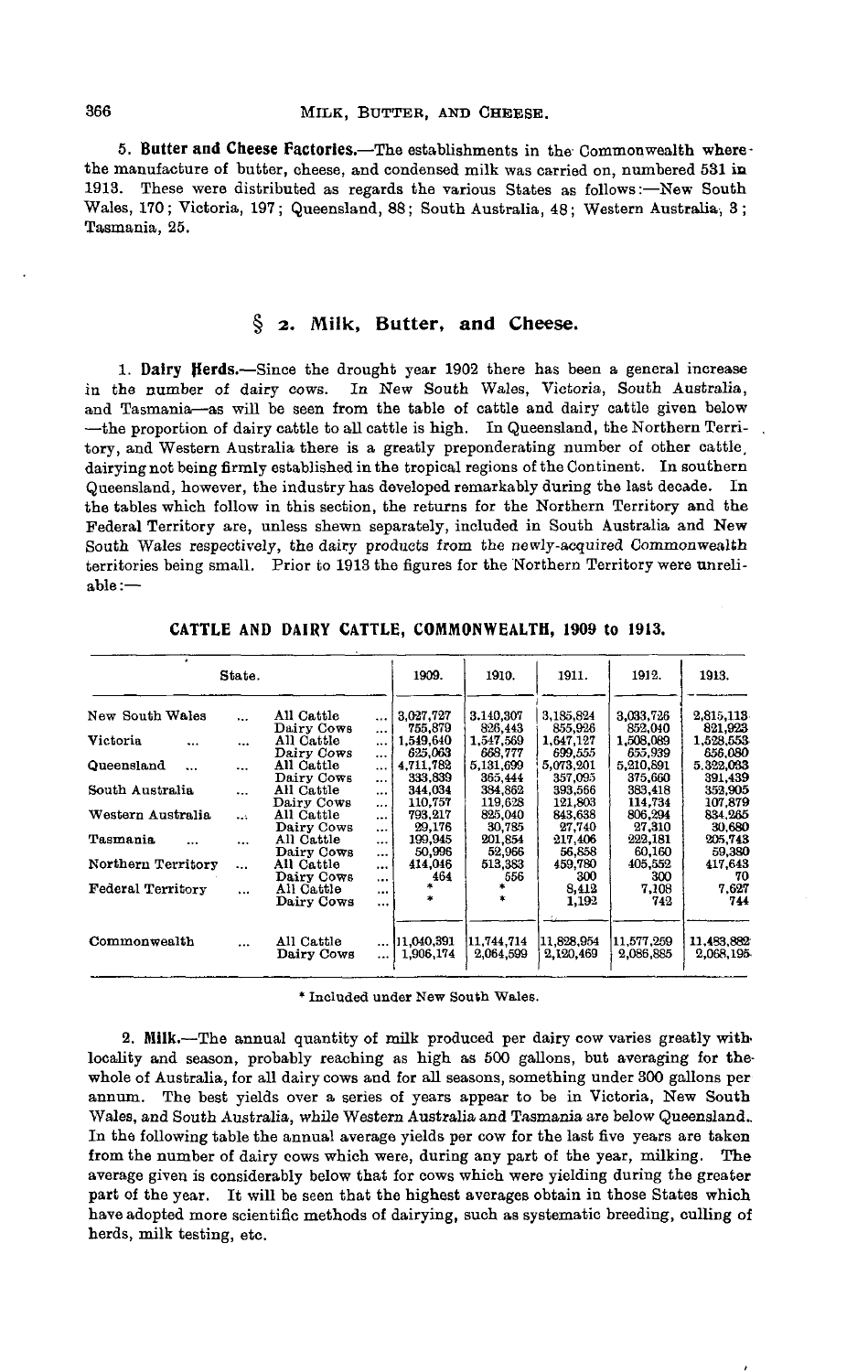| Heading.                                                                                                                    | N.S.W.  | Victoria. | Q'land. | S. Aust.   W. Aust. |                | Tas.                        | C'wealth.                                         |
|-----------------------------------------------------------------------------------------------------------------------------|---------|-----------|---------|---------------------|----------------|-----------------------------|---------------------------------------------------|
| $1909 -$                                                                                                                    |         |           |         |                     |                |                             |                                                   |
| Dairy cows  No.                                                                                                             | 755.879 | 625.063   | 333,839 | 111,221             | 29,176         | 50.996                      | 1.906.174                                         |
| Production of milk gals. 201,183,337 162,994,658 70,642,888<br>Aver. yield per cow gals. 201,183,337 162,994,658 70,642,888 |         |           |         | 29,778,032          |                |                             | 4,893,446 11,600,000 1481,092,361                 |
|                                                                                                                             | 266     | 261       | 212     | 268                 | 168            | 227                         | ა 252                                             |
| $1910 -$                                                                                                                    |         |           |         |                     |                |                             |                                                   |
| No.l<br>Dairy cows                                                                                                          | 826,443 | 668.777   | 365,444 | 120.184             | 30,785         | 52.966                      | 2.064.599                                         |
| Production of milk gals. 235,577,702 196,674,373 87,648,322<br>Aver. yield per cow gals. 235,577,702 196,674,373 87,648,322 |         |           |         | 34,672,756          |                |                             | 5,125,124 13,300,000+ 572,998,277                 |
|                                                                                                                             | 285     | 294       | 240.    | 288                 | 166            | 251                         | 278                                               |
| $1911 -$                                                                                                                    |         |           |         |                     |                |                             |                                                   |
| Dairy Cows  No.                                                                                                             | 857.118 | 699.555   | 357,095 | 121,803             | 27.740         | 56,858                      | 2,120,1691                                        |
| Production of milk gals. 237,623,000 238,149,700 71,770,148                                                                 |         |           |         |                     |                |                             | 27,952,612   5,017,004   14,214,500 + 594,726,964 |
| Aver, yield per cow gals.                                                                                                   | 277     | 340       | 200     | 230                 | 181            | 250                         | 280                                               |
| $1912 -$                                                                                                                    |         |           |         |                     |                |                             |                                                   |
| Dairy Cows  No.   852,782                                                                                                   |         | 655,939   | 375,660 |                     | 114.734 27.310 | 60.160                      | 2.086.5851                                        |
| Production of milk gala. 225,446,209 (199,296,920 [82,977,730]                                                              |         |           |         | 27,547,870          |                |                             | 5, 215, 779 15 040 000 555, 524, 5081             |
| Aver, yield percow gals.                                                                                                    | 264     | 304       | 221     | 240                 | 191            | 250                         | 266                                               |
| $1913 -$                                                                                                                    |         |           |         |                     |                |                             |                                                   |
| Dairy Cows  No.                                                                                                             | 822.667 | 656.080   | 391.439 | 107.879             | 30.680         | 59.380                      | 2,068,1251                                        |
| Production of milk gals.[231,592,000] 216,947,170 [90,545,516]<br>Aver, yield per cow gals.                                 | 282     |           | 231     | 27,593,023<br>256   | 181            | 5,550,197 11 557,309<br>195 | 1583, 785, 2151<br>282                            |
|                                                                                                                             |         | 331       |         |                     |                |                             |                                                   |

#### **PRODUCTION OF MILK, COMMONWEALTH, 1909 to 1913.**

\* Including figures for Federal Territory, which in 1911 were 1192 dairy cows; 153,090 gallons of milk averaging 128 gallons per cow; in 1912, 742 dairy cows; 106,647 gallons of milk, averaging 144 gallons per cow; and in

3. Butter and Cheese.—The butter output shews, in general, a tolerably steady increase since the drought year 1902, the most marked development being in Queensland. The production of butter reached its highest figures in 1911, the next highest yields being in 1913 and 1910. The year 1913 marks the highest cheese production, the return being upwards of 20 per cent, advance on that of 1910, the next highest record. In both butter and cheese a decrease took place in some of the States in 1907 and 1908, due to the dryness of the season. There was a recovery in 1909. For the five years from 1909 to 1913 the figures are:—

#### **PRODUCTION OF BUTTER AND CHEESE, COMMONWEALTH, 1909 to 1913.**

| State.                                                                                                                           |                                                                    | 1909.                                                                                                                                                    | 1910.                                                                                               | 1911.                                                                                              | 1912.                                                                                                | 1913.                                                                                              |
|----------------------------------------------------------------------------------------------------------------------------------|--------------------------------------------------------------------|----------------------------------------------------------------------------------------------------------------------------------------------------------|-----------------------------------------------------------------------------------------------------|----------------------------------------------------------------------------------------------------|------------------------------------------------------------------------------------------------------|----------------------------------------------------------------------------------------------------|
|                                                                                                                                  |                                                                    |                                                                                                                                                          | BUTTER.                                                                                             |                                                                                                    |                                                                                                      |                                                                                                    |
| New South Wales*<br>Victoria<br><br>Queensland<br>$\cdots$<br>South Australia<br>Western Australia<br>Tasmania t<br>Commonwealth | $\cdots$<br>$\cdots$<br>$\ddotsc$<br>$\cdots$<br><br><br>$\ddotsc$ | lbs.<br>62,865,608<br><br>55.166,555<br>$\cdots$<br>24,592,711<br>$\cdots$<br>8.482.168<br>$\cdots$<br>414.453<br><br>2.751.757<br><br>154, 273, 252<br> | lbs.<br>76.624.830<br>70.603.787<br>31,258,333<br>10.717.486<br>641.491<br>3,365,982<br>193,211,909 | lbs.<br>83.204.568<br>86.500.474<br>27,858,535<br>9.694.666<br>498.047<br>3,817,455<br>211,573,745 | lbs.<br>76,609.528<br>67.655.834<br>30,307,339<br>8.394.557<br>448.799<br>3,778,104<br>187, 194, 161 | lbs.<br>77,779,197<br>73,381,567<br>35.199.387<br>8.036.274<br>518,566<br>3,843,247<br>198,758,238 |
|                                                                                                                                  |                                                                    |                                                                                                                                                          | CHEESE.                                                                                             |                                                                                                    |                                                                                                      |                                                                                                    |
| New South Wales<br>Victoria<br>$\ddotsc$<br>Oueensland<br>South Australia<br>Western Australia<br>Tasmaniat<br>$\ddotsc$         | <br><br><br><br>$\ddotsc$<br>                                      | lbs.<br>4.775.268<br><br>5,025,834<br><br>3.662,497<br><br>1,578,378<br><br>1.570<br><br>731,290<br>                                                     | lbs.<br>5.191.089<br>4,530,893<br>4,146,661<br>1,796,281<br>3,306<br>868.781                        | lbs.<br>5.460.652<br>4.549.843<br>3,718,257<br>1.526.930<br>900<br>630,130                         | lbs.<br>5,454,685<br>4,176,778<br>3,947,615<br>1,958,027<br>623,386                                  | lbs.<br>6,620,648<br>4.856.321<br>5.395.050<br>2,216,985<br>654,411                                |
| Commonwealth                                                                                                                     |                                                                    | 15,774,837<br>                                                                                                                                           | 16,537,011                                                                                          | 15,886,712                                                                                         | 16,160,491                                                                                           | 19,743,415                                                                                         |

\* Including Federal Territory, where 27,630 lbs. of butter were produced in 1911; 16,561 lbs. in 1913.  $\pm$  Estimated.

Ñ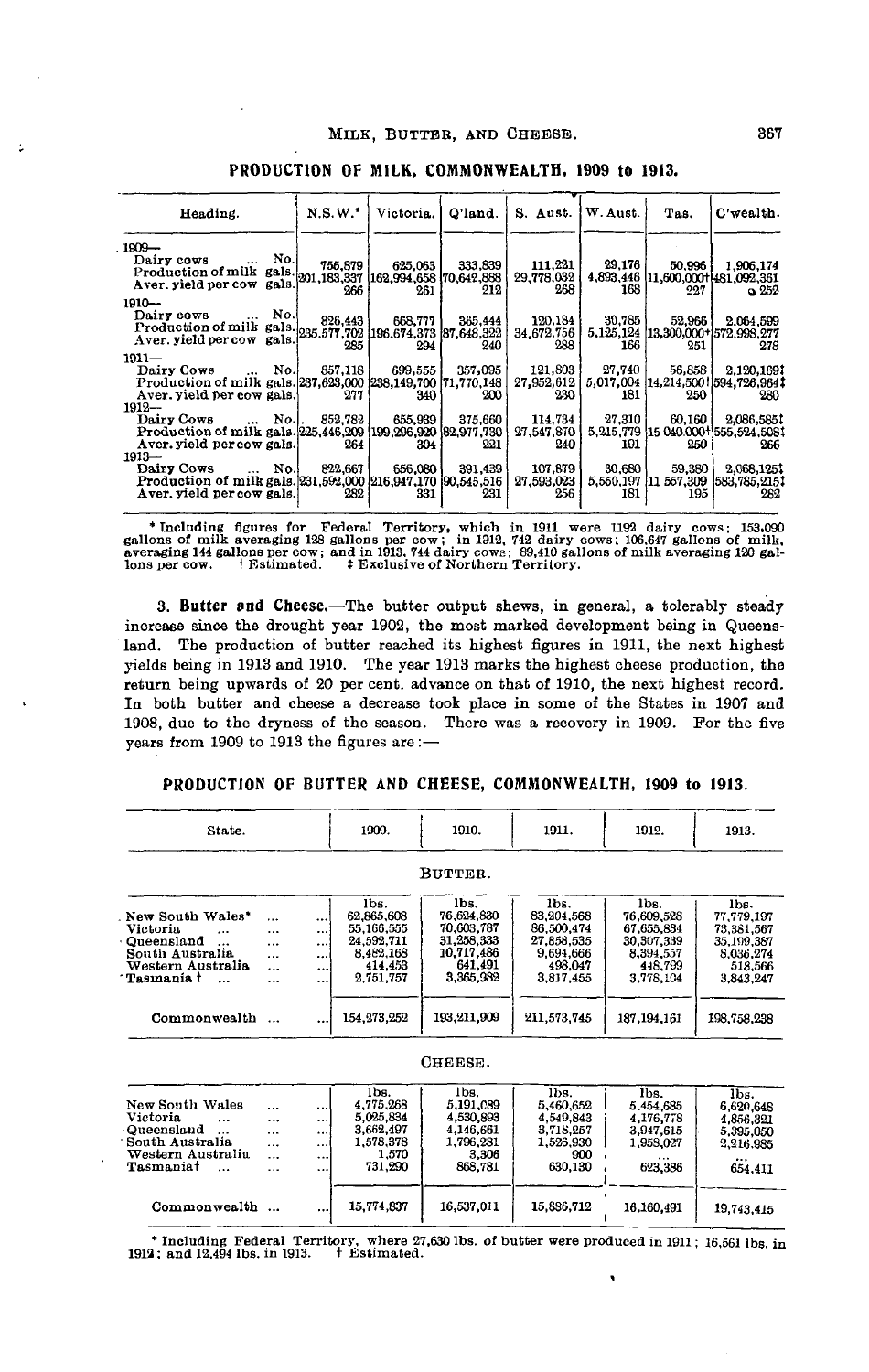## 368 MILK, BUTTER, AND CHEESE.

**4. Concentrated Milk.**—"Condensed" or "concentrated" milk denotes milk the bulk of which is reduced by evaporation, no sweetening agent being added. When a sweetening agent is added it is called " preserved" milk. Small quantities of such milk were made prior to 1911, in which year the output for the Commonwealth was nearly doubled. In 1912 there was a further notable increase, the figures for Victoria for that and the following year shewing a marked expansion. There is still a considerable import of mjjk, as will be seen from the tables hereunder ; but in 1912, for the first time, the balance of trade was in favour of exports. No condensed or concentrated milk is made in South Australia, Western Australia, or Tasmania. In New South Wales, Victoria, and Queensland the following quantities are returned for the last five years :-

|      | Year.    |          | N.S.W.    | Victoria.  | Commonwealth. |            |
|------|----------|----------|-----------|------------|---------------|------------|
|      |          |          | lbs.      | Ibs.       | Ibs.          | lbs.       |
| 1909 | $\cdots$ |          | 2,400.687 | 3,487,312  | 7.038.202     | 12.926.201 |
| 1910 |          | $\cdots$ | 1.940.481 | 2.707,110  | 7.843.670     | 12,491,261 |
| 1911 |          | $\cdots$ | 3.058,497 | 13.697.691 | 6.227.519     | 22,983,707 |
| 1912 |          | $\cdots$ | 3.636.519 | 18.500.011 | 7,923,381     | 30.059.911 |
| 1913 | $\cdots$ |          | 3,682,812 | 20,942.620 | 8.059.051     | 32,684,483 |

**CONDENSED AND CONCENTRATED MILK MADE, 1909 to 1913.**

**5. Oversea Trade in Milk, Butter, and Cheese.**—The tables following give the imports, exports, and net exports or imports of butter, cheese, and milk. In each of the five years exports of butter exceeded imports; in two the cheese import was heavier than the export; and this was also the case with milk.

## **IMPORTS, EXPORTS, AND NET EXPORTS OF BUTTER, CHEESE, AND MILK, COMMONWEALTH, 1909 to 1913.**

#### IMPORTS.

|                                  |       | Products.    |      |              |      | 1909.               | 1910.               | 1911.               | 1912.               | 1913.               |
|----------------------------------|-------|--------------|------|--------------|------|---------------------|---------------------|---------------------|---------------------|---------------------|
| <b>Butter</b>                    |       | $\cdots$     |      |              | lbs. | 80.111              | 71,695              | 22.607              | 44,142              | 13,844              |
| $\bullet$<br>Cheese              |       |              |      | $\cdots$<br> | lbs. | 4.078<br>367,504    | 3.570<br>303,155    | 1,081<br>318,891    | 1,989<br>443.847    | 565<br>364.699      |
| Milk-concentrated and preserved* | .<br> | <br>         | <br> |              | lbs. | 14.720<br>7,439,232 | 13.772<br>8,543,158 | 14.461<br>4,166,117 | 19,988<br>1,215,351 | 17,334<br>1,150,715 |
| $\bullet$                        | 89    | $^{\bullet}$ | ٠,   |              | £    | 145.736             | 135,297             | 74.278              | 25,949              | 26,579              |

|                                       |              |          |                      |              |      | EXPORTS.   |            |             |            |            |
|---------------------------------------|--------------|----------|----------------------|--------------|------|------------|------------|-------------|------------|------------|
| <b>Butter</b>                         |              |          |                      |              | lbs. | 55,700,987 | 87.928.151 | 101.722.136 | 66,685,056 | 75,802,303 |
|                                       | $\cdots$     | $\cdots$ |                      | $\cdots$     |      | 2.402.619  | 3,952,808  | 4,637,362   | 3,342,642  | 3,565,282  |
| $\bullet$<br>Cheese                   | <br>$\cdots$ | <br>     | $\cdots$<br>$\cdots$ | <br>$\cdots$ | lbs. | 203,477    | 921.583    | 1,159,363   | 146.022    | 1,609,452  |
| $\cdot$                               |              |          |                      | $\cdots$     |      | 5,771      | 22.178     | 27.243      | 5,760      | 42,421     |
| Milk-concentrated and preserved* lbs. |              |          |                      |              |      | 360,821    | 517,634    | 1,260,323   | 1,821,583  | 2,875,030  |
| $\bullet$                             | $\bullet$    |          | $\bullet\bullet$     | $^{11}$      |      | 7,852      | 10.289     | 21,990      | 37,876     | 75,165     |

NET EXPORTS.

| <b>Butter</b>       |           |          |                                                   | lbs.<br>$\cdots$ |                | 55.620.876  | 87.856.456   | 101.699.529 | 66.640.914 | 75.788.459 |
|---------------------|-----------|----------|---------------------------------------------------|------------------|----------------|-------------|--------------|-------------|------------|------------|
| $\bullet\bullet$    |           |          | $\cdots$                                          |                  |                | 2.398,541   | 3.949.238    | 4,636,281   | 3.340.653  | 3.564.717  |
| Cheese              | $\ddotsc$ |          |                                                   | Ibs.<br>         | -              | 164.027     | 618.428      | 840.472     | 297,825    | 1.244.753  |
|                     | $\cdots$  | $\cdots$ |                                                   |                  |                | 8.949       | 8.406        | 12.782      | 14.228     | 25,087     |
|                     |           |          | Milk-concentrated and preserved <sup>*</sup> lbs. |                  | $\overline{ }$ | 7.078.411   | $-8.025.524$ | 2,905,794   | 606,232    | 1.724.315  |
| $^{\bullet\bullet}$ |           |          |                                                   |                  |                | $137,884$ - | 125,008      | 52.288      | 11,927     | 48.586     |
|                     |           |          |                                                   |                  |                |             |              |             |            |            |

\* See definition above.  $\uparrow$  - signifies net imports.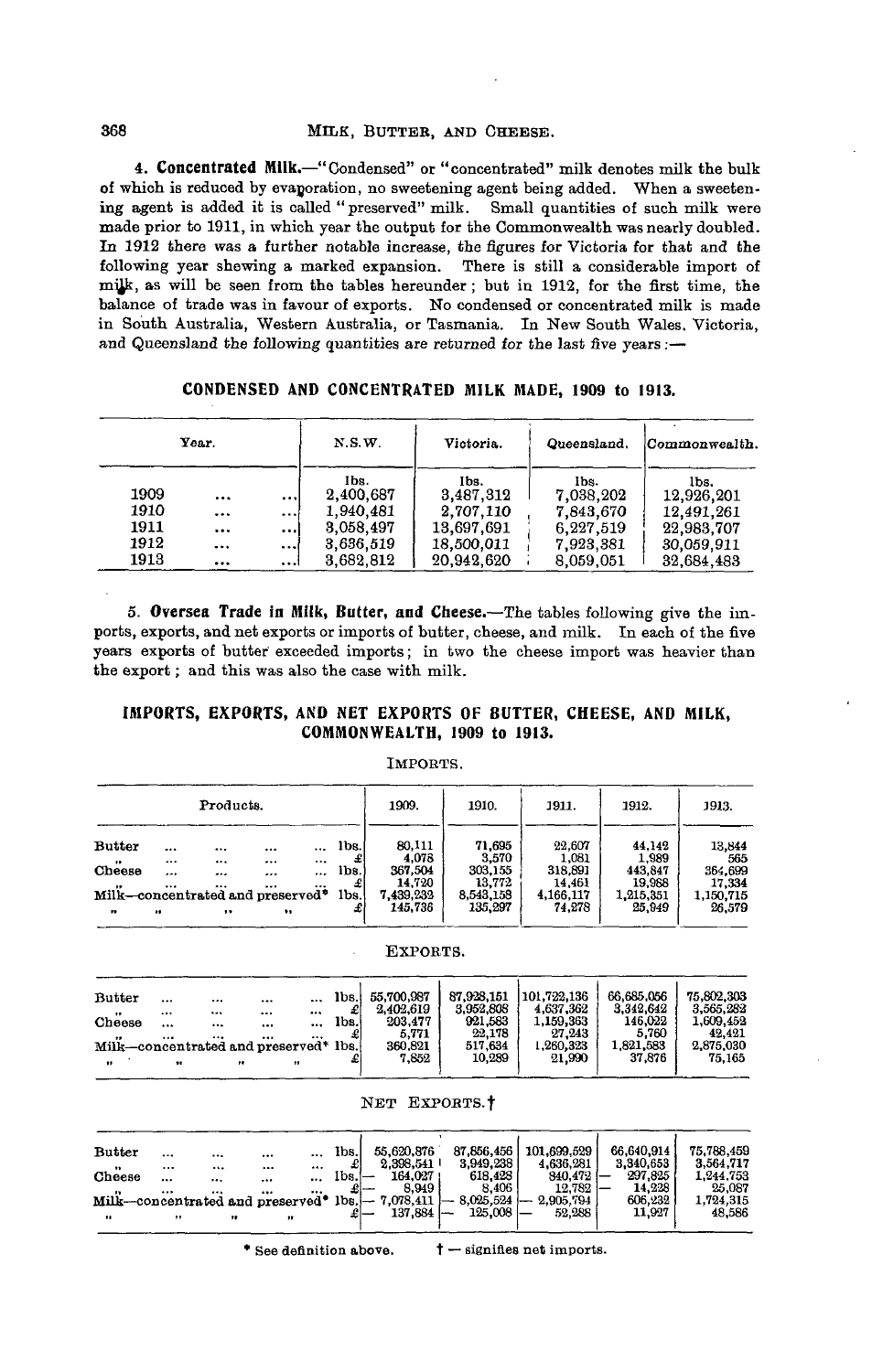#### PIGS, BACON, ETC. 369

**6. Local Consumption of Butter and Cheese.**—The total production of butter and cheese, with the net export or import subtracted or added, gives approximately the quantity available for consumption in the Commonwealth. In the period considered hereunder, 1910, 1911, and 1913 were the years in which the local supply of cheese was adequate :—

| Product.                                                                                                                                                                                                            | 1909.                            | 1910.                                                                                             | 1911.                             | 1912                | 1913.                                        |
|---------------------------------------------------------------------------------------------------------------------------------------------------------------------------------------------------------------------|----------------------------------|---------------------------------------------------------------------------------------------------|-----------------------------------|---------------------|----------------------------------------------|
| Total<br><b>Butter</b><br>$\cdots$<br>$\cdots$<br>$\cdots$<br>Per head of mean population<br>Cheese<br>Total<br>$\cdots$<br>$\cdots$<br><br>$\cdots$<br>Per head of mean population<br>$\bullet\bullet$<br>$\cdots$ | 1bs<br>23.1<br>15,938,864<br>3.8 | lbs.<br>98,652,376   105,569,150 109,874,216 120,500,247 122,969,779<br>24.2<br>15.918.853<br>3.7 | lbs.<br>24.5<br>15.046.240<br>3.4 | lbs.<br>25.9<br>3.5 | lbs.<br>25.6<br>16,458,316 18,498,662<br>4.8 |

**BUTTER AND CHEESE FOR LOCAL CONSUMPTION, 1909 to 1913.**

The quantity available for consumption in 1913 averaged 25.6 Ibs. of butter and 4.8 Ibs. of cheese per head of mean population, an amount probably unsurpassed anywhere. The consumption of butter and cheese in the United Kingdom is given as about 20 Ibs. per head.

# **§ 3. Pigs, Bacon, etc.**

1. Pigs.—Great attention has been paid, both privately and by the various State Governments, to the improvement of marketable qualities in pigs. The number of pigs in the Commonwealth from 1909 to 1913 is shewn below :-

| State.                                                                                                                                                                                   |                                                                                      | 1909.                                                                | 1910.                                                              | 1911.                                                                       | 1912.                                                                       | 1913.                                                                       |
|------------------------------------------------------------------------------------------------------------------------------------------------------------------------------------------|--------------------------------------------------------------------------------------|----------------------------------------------------------------------|--------------------------------------------------------------------|-----------------------------------------------------------------------------|-----------------------------------------------------------------------------|-----------------------------------------------------------------------------|
| New South Wales<br>Victoria<br>$\cdots$<br>Queensland<br>$\cdots$<br>South Australia<br>$\cdots$<br>Western Australia<br>Tasmania<br>$\cdots$<br>Northern Territory<br>Federal Territory | $\cdots$<br>$\ddotsc$<br>$\ddotsc$<br>$\cdots$<br>$\cdots$<br>$\ddotsc$<br>$\ddotsc$ | 237,849<br>217,921<br>124,803<br>80,410<br>47.062<br>55.705<br>1,387 | 321,632<br>333,281<br>152.212<br>96,386<br>57,628<br>63.715<br>996 | 370,700<br>348.069<br>173.902<br>93,130<br>55.635<br>67,392<br>1,500<br>393 | 293,450<br>240.072<br>143,695<br>69,832<br>47,351<br>49.152<br>1,500<br>203 | 287,896<br>221.277<br>140,045<br>64.119<br>47,966<br>37,990<br>1,018<br>194 |
| Commonwealth<br>$\ddotsc$                                                                                                                                                                | $\cdots$<br>                                                                         | 765,137                                                              | 1.025,850                                                          | 1.110.721                                                                   | 845,255                                                                     | 800,505                                                                     |

**NUMBER OF PIGS, COMMONWEALTH, 1909 to 1913.**

t Included in New South Wales.

Prior to 1911 the number of pigs was highest in 1904, when for the first time it was over a million; prior to 1899 it had never reached 900,000. An examination of the returns shews remarkable fluctuations. There was a general decrease in 1906 and the two following years. Recovery began in 1909, and continued through 1910 and 1911 ; but 1912 and 1913 shew a heavy fall. The number of pigs per head of population, and the number per square mile, will be found in the tables of live stock, pages 277 and 278.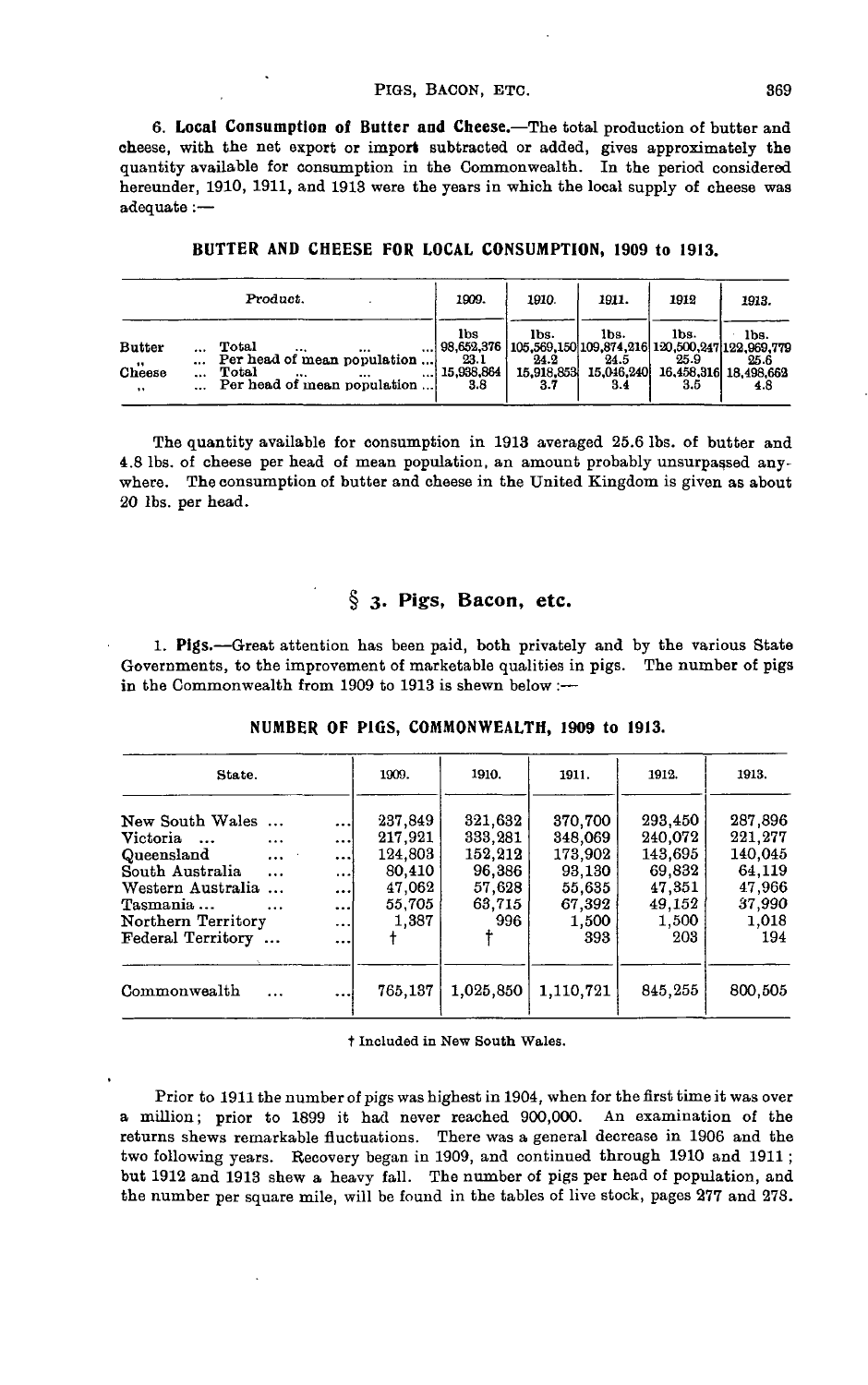**2. Bacon and Ham.** — From 1905 to 1908 the production of bacon and ham **in** the Commonwealth shewed little annual variation. In 1909 there was a considerable falling-ofi, but a large increase has taken place in subsequent years.

| State.                                                                                                                   |                                                       | 1909.                                                                             | 1910.                                                                               | 1911.                                                                                | 1912.                                                                               | 1913.                                                                                 |
|--------------------------------------------------------------------------------------------------------------------------|-------------------------------------------------------|-----------------------------------------------------------------------------------|-------------------------------------------------------------------------------------|--------------------------------------------------------------------------------------|-------------------------------------------------------------------------------------|---------------------------------------------------------------------------------------|
| New South Wales*<br>Victoria.<br>$\cdots$<br>Queensland<br>South Australia<br>Western Australia<br>Tasmania†<br>$\cdots$ | <br>!<br>$\cdots$<br>$\cdots$<br>$\ddot{\phantom{0}}$ | lbs.<br>9,931,377<br>13,620,485<br>9,228,317<br>3,348,050<br>120.623<br>1.526.115 | lbs.<br>12,620,067<br>16.438.837<br>10,758,963<br>3,741,942<br>121.154<br>1.468.789 | lbs.<br>16, 102, 827<br>19.546.772<br>11,667,654<br>4,311,497<br>97.136<br>1.538.766 | lbs.<br>16,526,376<br>20.043.706<br>12,437,019<br>3,771,064<br>114,950<br>1.299.060 | lbs.<br>15, 192, 263<br>19,289,258<br>13,709,716<br>3,265,773<br>100.143<br>1,116,535 |
| Commonwealth                                                                                                             |                                                       | 37,774,967                                                                        | 45.149.752                                                                          | 53.264.652                                                                           | 54.192.175                                                                          | 52,673,688                                                                            |

**PRODUCTION OF BACON AND HAM, COMMONWEALTH, 1909 to 1913.**

\* Including Federal Territory, where 22,670 Ibs. of bacon and ham were produced in 1911; 15,196 Ibs. in 1912; and 11,885 Ibs. in 1913. t Estimated prior to 1913.

**3. Oversea Trade in Pig Products.**—The oversea trade in pigs and pig products is shewn in the following tables:—

## **IMPORTS, EXPORTS, AND NET EXPORTS OF BACON AND HAM, FROZEN PORK, PIGS, AND LARD, COMMONWEALTH, 1909 to 1913.**

|                                            | Particulars. |   |                | 1909.                      | 1910                                            | 1911                                    | 1912.             | 1913.                        |
|--------------------------------------------|--------------|---|----------------|----------------------------|-------------------------------------------------|-----------------------------------------|-------------------|------------------------------|
|                                            |              |   |                | BACON AND HAM.             |                                                 |                                         |                   |                              |
| $\bold{Im}$ ports                          |              |   | lbs.           | 244,903                    | 204,488                                         | 201,309                                 | 294,130           | 126,692                      |
| ,,<br>$\mathbf E$ xports                   |              |   | £<br>lbs.<br>£ | 9,384<br>403,801<br>18,979 | 8,687<br>$ 1,605,699\rangle$<br>57,060          | 8,566<br>[2,340,612]2,174,114<br>74,178 | 11,962<br>68,503  | 6,301<br>1,866,894<br>74,718 |
| ,,<br>Net Exports<br>,,                    |              |   | lbs.<br>£      | 9,595                      | 158,898 1,401,211 2,139,303 1,879,984<br>48,373 | 65,612                                  | 56,541            | 1,740,202<br>68,417          |
|                                            |              |   |                | FROZEN PORK.               |                                                 |                                         |                   |                              |
|                                            |              |   |                |                            |                                                 |                                         |                   |                              |
| Imports                                    |              |   | lbs.<br>£      | 109,620<br>3,301           | 106,757<br>3.227                                |                                         | 79,052<br>2.592   |                              |
| ,,<br>Exports                              |              |   | lbs.<br>£      | 394,559<br>9,318           | 741,410<br>17,087                               | <br>[1,641,013]<br>33,639               | 897,929<br>16,661 | .<br>215,175<br>5,259        |
| $\ddot{\phantom{1}}$<br>Net Exports<br>, , |              | . | lbs.<br>£      | 284,939<br>6,017           | 634,653<br>13,860                               | 1.641.013 <br>33,639                    | 818,877<br>14,069 | 215,175<br>5,259             |
|                                            |              |   |                |                            |                                                 |                                         |                   |                              |
|                                            |              |   |                | PIGS.                      |                                                 |                                         |                   |                              |
| Imports                                    |              |   | No.            | 31                         | 50                                              | 35 <sub>5</sub>                         | 14                | 20                           |
| ,,                                         |              |   | £<br>No.       | 1,177<br>229               | 799<br>303                                      | 539<br>385                              | 198               | 54                           |
| Exports                                    |              |   | £              | 460                        | 477                                             | 748                                     | 609<br>1,025      | 440<br>1,336                 |
| ,,<br>Net Exports*                         |              |   | No.            | 198                        | 253                                             | 350                                     | 595               | 420                          |
| , ,                                        |              |   | £              | 717                        | 322                                             | 209                                     | 827               | 1,282                        |

\* — signifies net imports.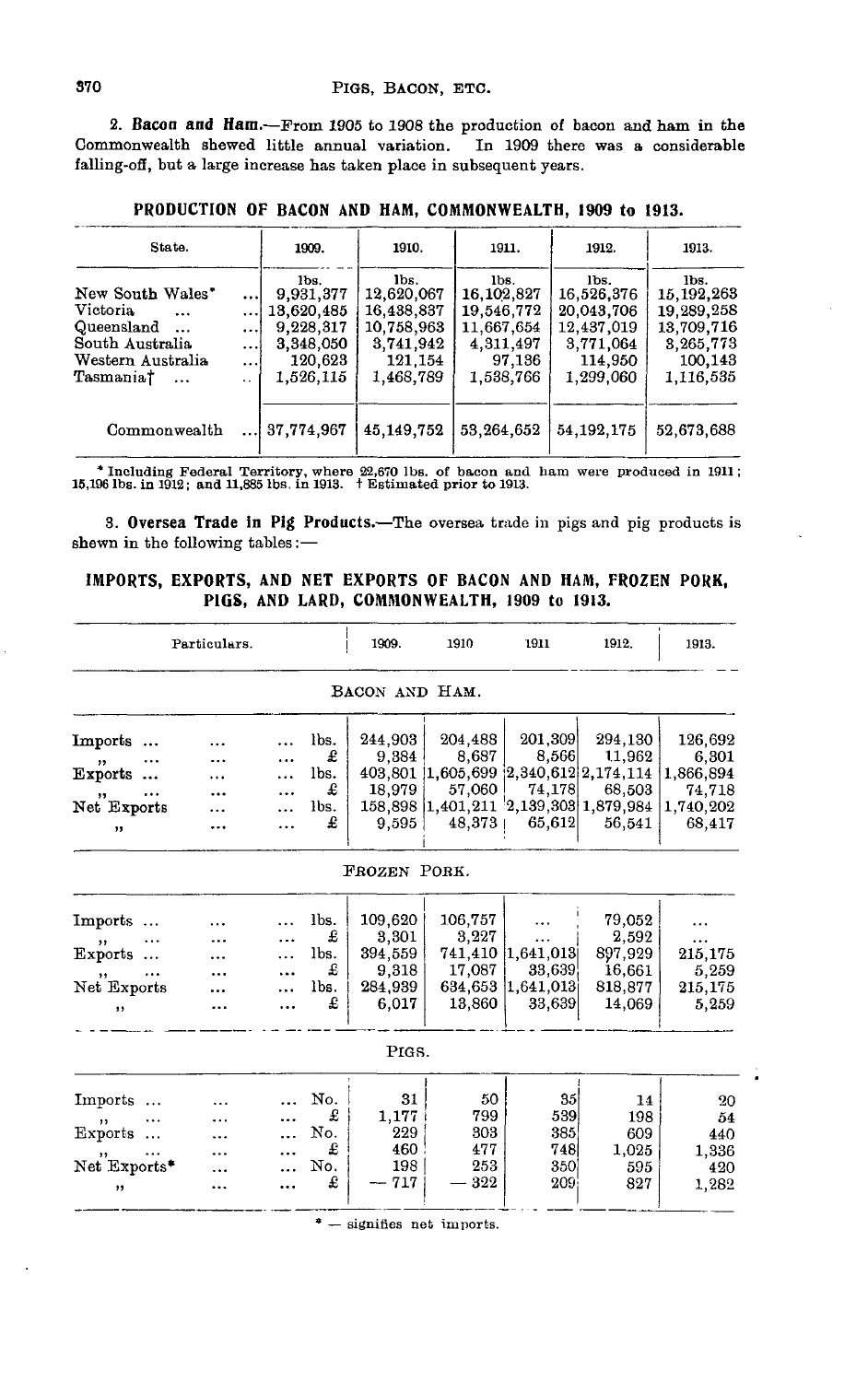|                          |                      | Particulars. |               |           | 1909.               | 1910.                                    | 1911.   | 1912.                          | 1913.                |  |  |  |
|--------------------------|----------------------|--------------|---------------|-----------|---------------------|------------------------------------------|---------|--------------------------------|----------------------|--|--|--|
| LARD.                    |                      |              |               |           |                     |                                          |         |                                |                      |  |  |  |
| Imports                  |                      |              | $\cdots$      | lbs.      | 358,213             | 198,897                                  | 387,626 | 794,961                        | 884,812              |  |  |  |
| $, \,$<br>Exports        | $\cdots$<br>$\cdots$ | $\cdots$<br> | <br>$\cdots$  | £<br>lbs. | 9.148<br> 1,618,995 | 5,573<br> 3,112,190                      | 9.870   | 22,096<br> 3,399,386 2,092,422 | 23,900<br>4,299,987  |  |  |  |
| $, \, \,$<br>Net Exports | $\cdots$             | $\cdots$<br> | $\ddotsc$<br> | £<br>lbs. | 28,948<br>1,260,782 | 62,664<br> 2,913,293 3,011,760 1,297,461 | 57,861  | 37,063                         | 85.194<br>13.415.175 |  |  |  |
| $^{\bullet}$             |                      |              | $\cdots$      | £         | 19.800              | 57.091                                   | 47,991  | 14.967                         | 61,294               |  |  |  |

IMPORTS, EXPORTS, AND NET EXPORTS OF BACON AND HAM, FROZEN PORK, PIGS, AND LARD, COMMONWEALTH, 1909 to 1913—Continued.

From 1901 to 1903 there was a considerable net import of bacon and ham, but for the following years there was a large net export. The local production of frozen pork and lard was for each of the years shewn more than sufficient for the local demand. The net export of pig products was considerably greater in 1910 and 1911 than in previous years. There was a decline in 1912, and a further falling off in 1913.

**4. Local Consumption of Bacon and Ham.**—From 1904 to 1913 the production of bacon and ham was sufficient to meet the local demand, and there was a surplus for export, but in 1901, 1902, and 1903 this was otherwise, and considerable quantities were imported.

**BACON AND HAM AVAILABLE FOR LOCAL CONSUMPTION, 1909 to 1913.**

| Consumption.                                              | 1909.                                                                          | 1910.        | 1911.        | 1912. | 1913.        |
|-----------------------------------------------------------|--------------------------------------------------------------------------------|--------------|--------------|-------|--------------|
| Total<br><br>$\cdots$<br>Per head of mean population<br>! | lbs.<br>$\dots$  37.616.069 43.748.541 51.125.349 52.312.191 50.933.486<br>8.8 | lbs.<br>10.0 | lbs.<br>11.4 | lbs.  | lbs.<br>10.6 |

**5. Total Dairy Production.—The** total dairy production of the Commonwealth in 1913 is shewn below : $-$ 

| TOTAL DAIRY PRODUCTION, COMMONWEALTH, 1913. |  |  |
|---------------------------------------------|--|--|
|---------------------------------------------|--|--|

| Where Produced.                                      | N.S.W.                                         | Victoria.                       | Q'land.                           | S. Aust.                       | W. Aust.                   | Tas.                           | C'wealth.                         |
|------------------------------------------------------|------------------------------------------------|---------------------------------|-----------------------------------|--------------------------------|----------------------------|--------------------------------|-----------------------------------|
|                                                      |                                                |                                 | MILK.                             |                                |                            |                                |                                   |
| On Dairy & other Farms 231,592,000 216,947,170       | gallons.                                       | gallons.                        | gallons.<br>90.545.516 27.593.023 | gallons.                       | gallons.<br>5,550,197      | gallons.<br>11,557,309         | gallons.<br>583.785.2151          |
|                                                      |                                                |                                 | BUTTER.                           |                                |                            |                                |                                   |
| In Factories<br>$\ddotsc$<br>On Dairy & other Farms! | lbs.<br>73.245.383<br>$4,533,814$ <sup>*</sup> | lbs.<br>67,701,897<br>5,679,670 | lbs.<br>33.122.143<br>2.077.244   | lbs.<br>4.415.074<br>3.621.200 | lbs.<br>146,953<br>371.613 | lbs.<br>2,754,855<br>1,088.392 | lbs.<br>181,386,305<br>17,371,933 |
| Total<br>$\cdots$<br>$\cdots$                        | $77,779,197*$                                  | 73,381,567                      | 35,199,387                        | 8,036,274                      | 518,566                    | 3,843,247                      | 198,758,238                       |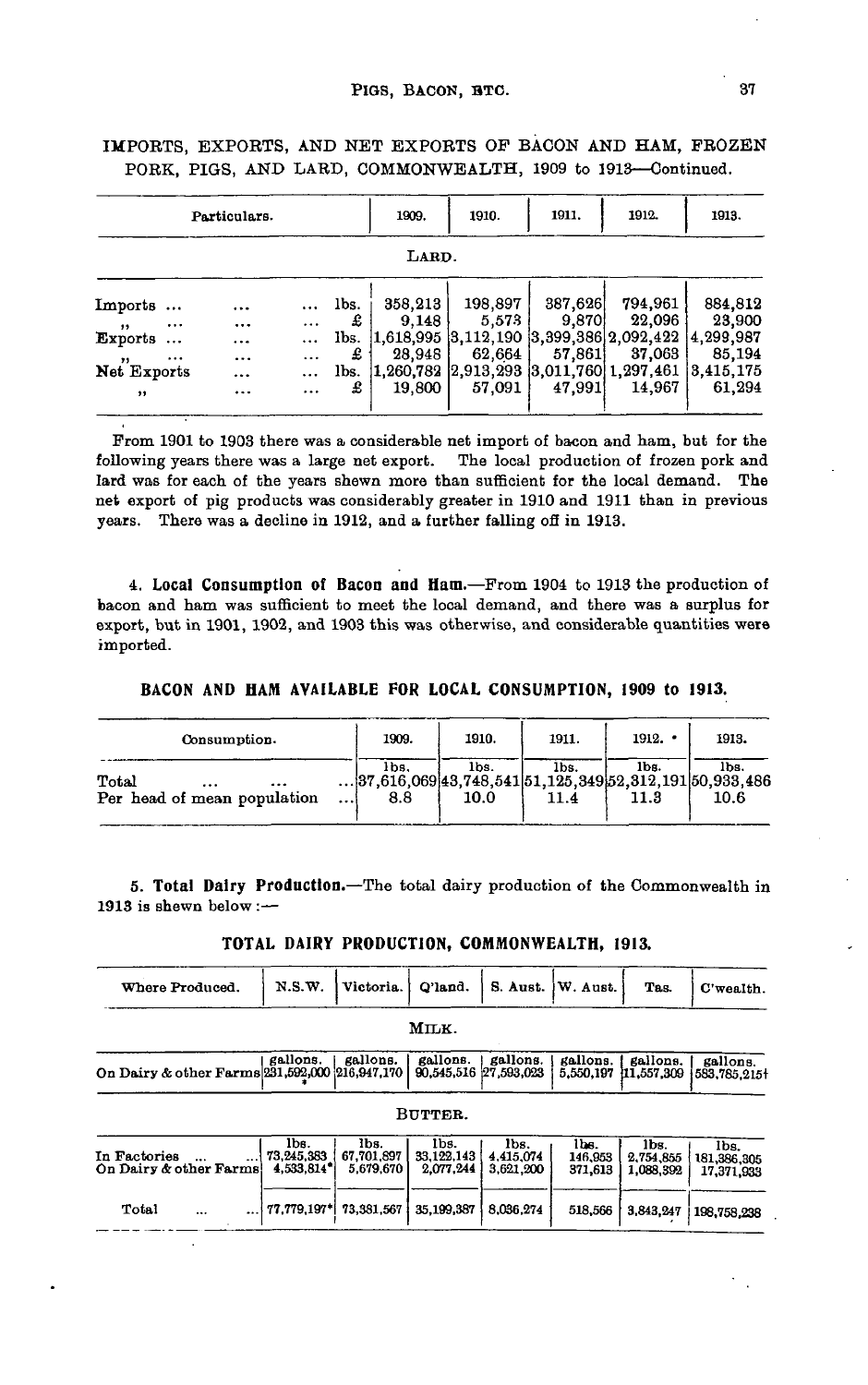## 372 POULTRY FARMING.

TOTAL DAIRY PRODUCTION, COMMONWEALTH, 1913—Continued.

| Where Produced.                                     | N.S.W.                            | Victoria.                       | Q'land.                         | S. Aust.                     | W. Aust.        | Tas.                       | C'wealth.                             |
|-----------------------------------------------------|-----------------------------------|---------------------------------|---------------------------------|------------------------------|-----------------|----------------------------|---------------------------------------|
|                                                     |                                   |                                 | CHEESE.                         |                              |                 |                            |                                       |
| In Factories<br>On Dairy & other Farms              | lbs.<br>3.451.710<br>$3.168.933*$ | lbs.<br>2,847,951<br>2.008.370  | lbs.<br>5.261.882<br>133,165    | lbs.<br>2.214.865<br>2,120   | lbs.<br><br>    | lbs.<br>442.897<br>211,514 | lbs.<br>14,219,305<br>5,524,110       |
| Total<br>$\ddotsc$                                  | 6,620,648                         | 4.856.321                       | 5,395,050                       | 2,216,985                    |                 | 654,411                    | 19,743.415                            |
|                                                     |                                   |                                 | CONDENSED OR CONCENTRATED MILK. |                              |                 |                            |                                       |
| In Factories<br>                                    | lbs.<br>3.682,812                 | lbs.<br>20,942,620              | lbs.<br>8,059,051               | $\ddotsc$                    | $\cdots$        | $\cdots$                   | lbs.<br>32,684,483                    |
|                                                     |                                   |                                 | BACON AND HAM.                  |                              |                 |                            |                                       |
| In Factories<br>$\ddotsc$<br>On Dairy & other Farms | lbs.<br>12,874,666<br>2.317.597*  | lbs.<br>16,345,955<br>2,943,303 | lbs.<br>12,840.736<br>868,980   | lbs.<br>2,520,035<br>745.738 | lbs.<br>100,143 | lbs.<br>784.559<br>331,976 | <b>Ibs</b><br>45.365,951<br>7.307.737 |
| Total<br><br>                                       | 15.192.263*                       | 19.289.258                      | 13,709,716                      | 3.265.773                    | 100.143         | 1,116,535                  | 52,673,688                            |

 $*$  Including Federal Territory, where there was produced 89,410 gallons of milk; also 12,494 lbs. of butter on farms; also 11,885 lbs. of bacon and hams (on farms).  $\dagger$  Exclusive of Northern Territory, for which no retu

# **§ 4. Poultry Farming.**

**1.' Development of the Industry.**—Poultry stocks are usually maintained by farmers and furnish a considerable addition to the annual agricultural or dairying returns. During recent years the poultry industry has assumed an independent position among rural industries. It is also carried on in conjunction with pig farming. Special poultry farms have been instituted for scientific breeding. Poultry experts engaged by the State Governments give lectures and instruction. Poultry for consumption is extensively reared, and the egg-producing qualities of the birds have also been greatly improved by careful breeding. Co-operative egg collecting circles have been formed in some districts; eggs are also delivered with the milk and cream to the local butter factories and thence forwarded to market.

**2. Production of Poultry.**—Figures for the yield of poultry products are difficult to obtain. The following values are returned :—

|  |                     |  | ESTIMATED VALUE OF POULTRY AND EGGS, COMMONWEALTH, |
|--|---------------------|--|----------------------------------------------------|
|  | 1909-10 to 1913-14. |  |                                                    |

| Year.                                               | Victoria.<br>N.S.W.                                                        |                                                                                      | Q'land.                                                  | S. Aust.                                            | W. Aust.                                            | Tasmania. | C'wealth.                                                                                                             |
|-----------------------------------------------------|----------------------------------------------------------------------------|--------------------------------------------------------------------------------------|----------------------------------------------------------|-----------------------------------------------------|-----------------------------------------------------|-----------|-----------------------------------------------------------------------------------------------------------------------|
| 1909-10<br>1910-11<br>1911-12<br>1912-13<br>1913-14 | $\dots 1,309,000$<br>$\dots$   1,170,000<br>$$   1,200,0001 <br>1.434,0001 | 1,570,000<br>1,592,000<br>1.618.500<br>1,825,010<br>$\ldots$   1,579,600‡  1,706,700 | £<br>185,000<br>204,000<br>195,000<br>188,000<br>219,400 | 431,575<br>496.311<br>533.941<br>541.489<br>569.254 | 160,562<br>168,251<br>175,890<br>183,689<br>223,713 |           | $3.656.137 +$<br>\$227,000 3.857,562<br>$$230,000 \;   3,953,331$<br>$$230,000 \mid 4,402,188$<br>\$230,000 4.528,667 |

\* Not available t Excluding Tasmania. t Including Federal Territory, where the estimated value was £1800 in 1911-12; £1880 in 1912-13; and £1600 in 1913-14. § Estimated.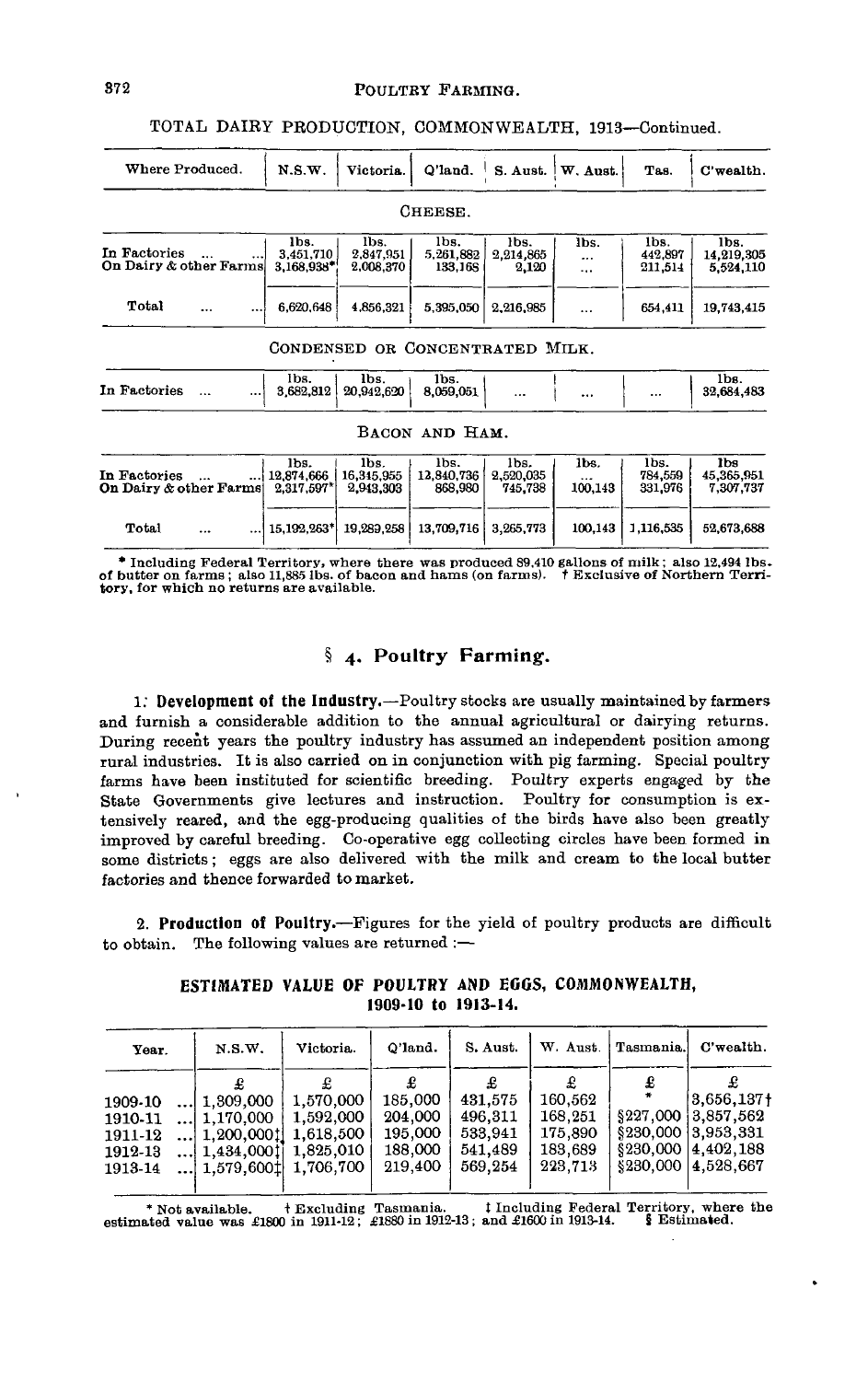#### BEE FARMING. 373

**3. Oversea Trade In Poultry Products.**—The imports and exports of eggs shew a considerable balance on the side of imports in each of the years 1901 to 1906 and during the last five years. In 1907 the export greatly exceeded the import, and in 1908 the imports were greater in quantity, but less in value, than the exports. The figures for frozen poultry indicate a considerable oversea export.

|                                | Particulars. |               | 1909.                  | 1910.                 | 1911.               | 1912.                 | 1913.                 |
|--------------------------------|--------------|---------------|------------------------|-----------------------|---------------------|-----------------------|-----------------------|
|                                |              |               | EGGS.                  |                       |                     |                       |                       |
| Imports                        |              | doz.<br>£     | 38,931                 | 39,330<br>1,111       | 40,969<br>1,209     | 45,160<br>1.464       | 53,577                |
| ,,<br><b>Exports</b>           |              | doz.<br>£     | 1,007<br>10,527<br>713 | 3,853<br>326          | 5,734<br>1,124      | 6,211<br>518          | 1,748<br>4,872<br>377 |
| ,,<br>Net exports*<br>,,<br>,, |              | doz.<br>£     | 28,404<br>294          | 35,477<br>785         | 35,235<br>85        | 38,949<br>946         | 48,705<br>1,371       |
|                                |              |               | LIVE POULTRY.          |                       |                     |                       |                       |
| Imports                        |              | No.           | 1.862                  | 1,274                 | 2.398               | 1,720                 | 1,725                 |
| ,,<br>Exports                  |              | £<br>No.      | 944<br>4,708           | 663<br>3,251          | 964<br>2,218        | 1,460<br>3,859        | 913<br>2,480          |
| ,,<br>Net exports*             |              | £<br>No.<br>£ | 1,475<br>2,846<br>531  | 1,057<br>1,977<br>394 | 1,068<br>180<br>104 | 1,231<br>2,139<br>229 | 1,074<br>755<br>161   |
| ,,<br>,,                       |              |               | FROZEN POULTRY.        |                       |                     |                       |                       |
| Imports                        | C.           | lbs.          | 3,565                  | 4.811                 | 5,653               | 2,102                 | 10,328                |
| <br>,,<br><b>Exports</b>       |              | £<br>pair     | . 100<br>5,828         | 131<br>7,680          | 257<br>16,869       | 64<br>23,390          | 475<br>25,520         |
| <br>,,<br>Net exports          |              | £<br><br>     | 3,127                  | 4,171                 | 7,470               | 10,144                | 10.979<br>15,192      |
| ,,<br>,,                       |              | £<br>         | 3,027                  | 4,040                 | 7,213               | 10,080                | 10,504                |

**IMPORTS, EXPORTS, AND NET EXPORTS OF EGGS AND LIVE AND FROZEN POULTRY, COMMONWEALTH, 1909 to 1913.**

 $'$   $-$  signifies net imports.  $\dagger$  Quantity not available.

# **§ 5. Bee Farming.**

**1. The Bee-farming Industry.**—Bee farming, like poultry farming, has ordinarily been an adjunct to agricultural or dairying industries, and can hardly yet be said to have been organised as a distinct industry. The annual returns of honey from the hives range between 20 Ibs. and 60 Ibs. per hive.

The value of the export of honey from Australia was only £2675 in 1909, *£*2439 in 1910, £4414 in 1911, £1924 in 1912, and £4094 in 1913. It is believed that this export could be considerably increased. Australian honey exhibited in the Franco-British Exhibition in London in 1908, obtained the highest award, thus evidencing the purity of its flavour.

**2. Production of Honey and Beeswax.**—The particulars of honey and beeswax production are as given below:—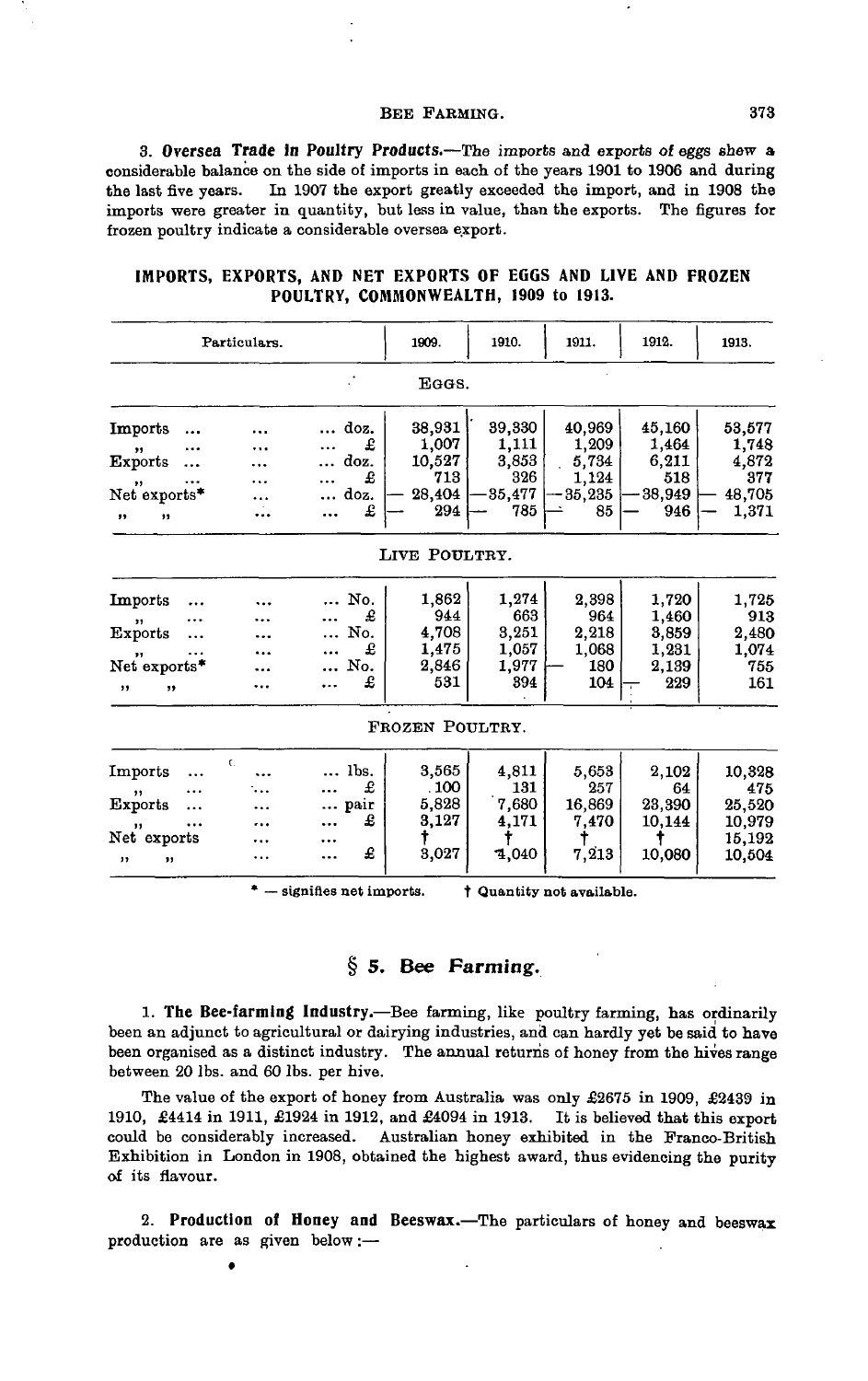| State.                                                                                                                                  |                                                                     | Bee Hives.                                                        |                                                                       | Honey Produced. |                                                                  | Beeswax Produced.                                                     |                                                       |  |
|-----------------------------------------------------------------------------------------------------------------------------------------|---------------------------------------------------------------------|-------------------------------------------------------------------|-----------------------------------------------------------------------|-----------------|------------------------------------------------------------------|-----------------------------------------------------------------------|-------------------------------------------------------|--|
|                                                                                                                                         | Productivel                                                         | Un-<br>productive.                                                | Total.                                                                | Quantity.       | Value.                                                           | Quantity.                                                             | Value.                                                |  |
| New South Wales<br>Victoria.<br>$\cdots$<br>Queensland<br><br>South Australia<br>Western Australia<br>Tasmania<br><br>Federal Territory | No.<br>43,895<br>41,397<br>13,862<br>19,808<br>5,963<br>7,164<br>95 | No.<br>10,968<br>14.168<br>2,599<br>7,909<br>1,910<br>2,946<br>61 | No.<br>54,863<br>55,565<br>16,461<br>27.717<br>7.873<br>10,110<br>156 |                 | £<br>27,440<br>26,565<br>9.042<br>12,781<br>1,952<br>3.008<br>60 | lbs.<br>39,060<br>37,323<br>12,059<br>11,607<br>3,910<br>4,630<br>184 | £<br>2,490<br>2,449<br>648<br>677<br>228<br>289<br>10 |  |
| Commonwealth                                                                                                                            | 132,184                                                             | 40.561                                                            | 172.745                                                               | 5,796,370       | 80,848                                                           | 108.773                                                               | 6.791                                                 |  |

# **NUMBER OF HIVES AND PRODUCTION OF HONEY AND BEESWAX, SEASON 1913-14.**

### **QUANTITY OF HONEY AND BEESWAX PRODUCED, 1909-10 to 1913-14.**

|                                                           | Season. N. S. Wales                                                   | Victoria.                                                             | Q'land.                                                     | S. Aust.                                                      |                                                             | W. Aust. Tasmania Fed. Ter.  |                                                            | C'wealth.                                                                 |  |  |  |  |  |
|-----------------------------------------------------------|-----------------------------------------------------------------------|-----------------------------------------------------------------------|-------------------------------------------------------------|---------------------------------------------------------------|-------------------------------------------------------------|------------------------------|------------------------------------------------------------|---------------------------------------------------------------------------|--|--|--|--|--|
|                                                           | HONEY.                                                                |                                                                       |                                                             |                                                               |                                                             |                              |                                                            |                                                                           |  |  |  |  |  |
| 1909-101<br>1910-11<br>1911-12<br>1912-13 <br>$1913 - 14$ | lbs.<br>2,066,330<br>2,765,618<br>3,394,489<br>2,390,355<br>1,862,471 | lbs.<br>1,611,284<br>2,308,405<br>1,635,260<br>3,277,590<br>1,961,746 | lbs.<br>548,171<br>517.565<br>574.973<br>581,228<br>754.760 | lbs.<br>812,487<br>996,376<br>760,094<br>1.446.364<br>876,395 | lbs.<br>409,345<br>338,507<br>416.823<br>292,515<br>156,162 | lbs.<br>٠<br>*<br>180,472    | lbs.<br>$\cdots$<br>$\ddotsc$<br>38,764<br>19,645<br>4,364 | lbs.<br>5.447,6171<br>6,926.471+<br>6.820.403+<br>8,007,697†<br>5.796,370 |  |  |  |  |  |
|                                                           |                                                                       |                                                                       |                                                             | <b>BEESWAX.</b>                                               |                                                             |                              |                                                            |                                                                           |  |  |  |  |  |
| $1909 - 10$<br>1910-11<br>1911-12<br>1912.13<br>1913-14   | 53,006<br>72,617<br>66,686<br>49,267<br>39,060                        | 22,369<br>34,695<br>28,405<br>45.354<br>37,323                        | 11,849<br>11,798<br>11,419<br>11,744<br>12,059              | 10,059<br>10,608<br>9,745<br>18,054<br>11,607                 | 9,841<br>7,215<br>13,730<br>6.073<br>3.910                  | *<br>٠<br>$\bullet$<br>4,630 | $\cdots$<br>$\cdots$<br>672<br>467<br>184                  | 107.124†<br>136,933†<br>130.657†<br>130.959+<br>108,773                   |  |  |  |  |  |

\* Not available. t Exclusive of Tasmania.

The quantity of honey and beeswax produced from year to year varies considerably according to the climatic conditions of the seasons. During the past five years New South Wales has been the largest producer, accounting for nearly 38 per cent, of the total honey produced in the Commonwealth, and 46 per cent, of the beeswax ; Victoria, the next in importance, produced about 33 per cent, of the honey, and 27 per cent, of the beeswax, South Australia, Queensland, and Western Australia coming next in the order named.

 $\ddot{\mathbf{v}}$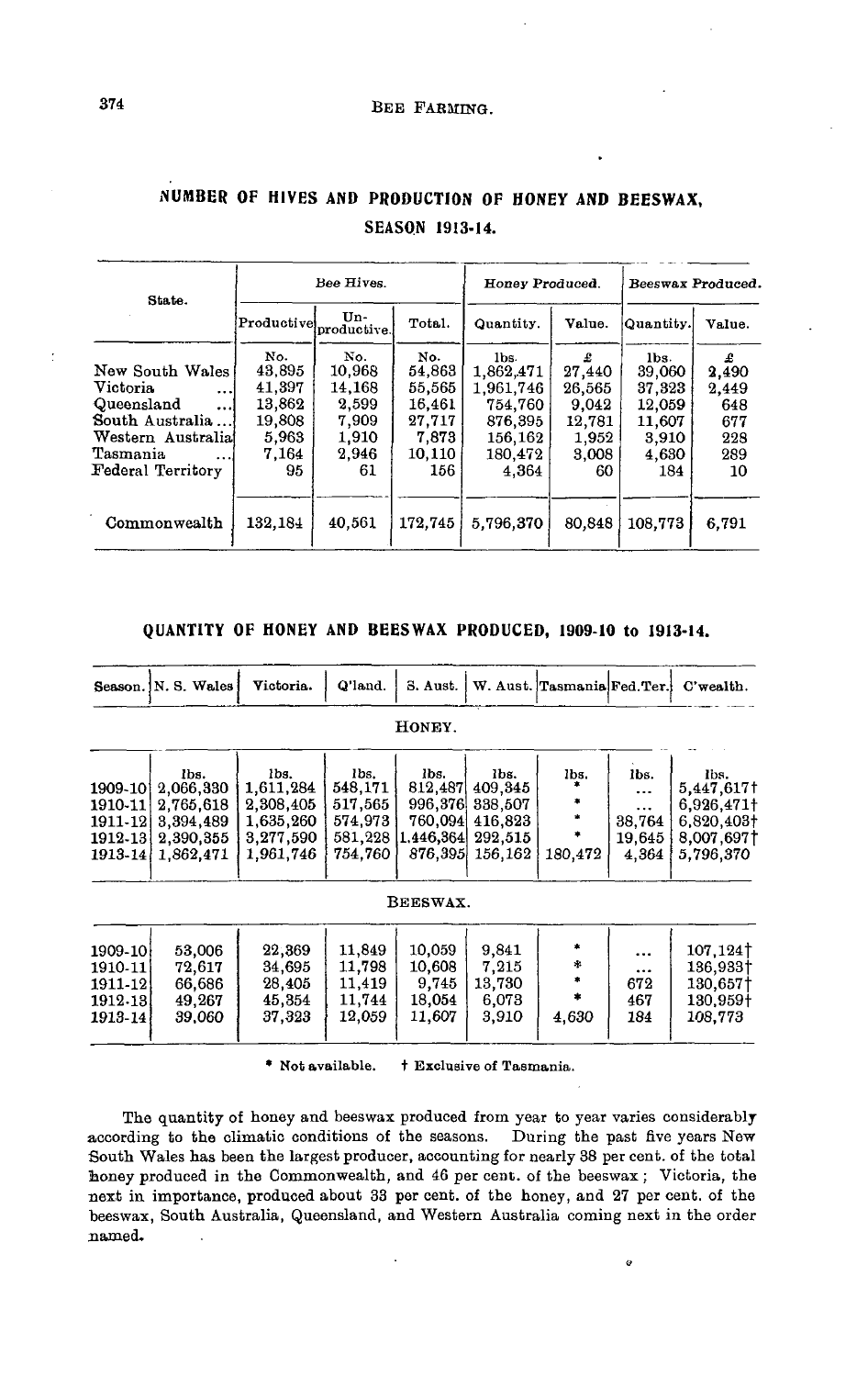## SUMMARY OF AUSTRALIAN FARMYARD AND DAIRY PRODUCTS. 375

**3. Oversea Trade In Bee Products.**—Both honey and beeswax are produced in the Commonwealth in sufficient quantities to supply all local requirements, and a considerable quantity of each is sent oversea.

# **IMPORTS, EXPORTS, AND NET EXPORTS OF HONEY AND BEESWAX, COMMONWEALTH, 1909 to 1913.**

\

|                  | Particulars. |           |                   | 1909.    | 1910.   | 1911.   | 1912    | 1913.   |  |  |  |  |
|------------------|--------------|-----------|-------------------|----------|---------|---------|---------|---------|--|--|--|--|
| HONEY.           |              |           |                   |          |         |         |         |         |  |  |  |  |
| <b>Imports</b>   |              |           | lbs.              | 9,842    | 872     | 2,477   | 5,024   | 636     |  |  |  |  |
| ,,               |              |           | £                 | 249      | 23      | 93      | 89      | 19      |  |  |  |  |
| Exports          | $\ddotsc$    |           | lbs.              | 168,953  | 182,083 | 353,367 | 135,318 | 284,322 |  |  |  |  |
| , ,              | $\cdots$     | $\ddotsc$ | £                 | 2,675    | 2,439   | 4,414   | 1,924   | 4,094   |  |  |  |  |
| Net Exports      | $\ddotsc$    |           | lbs.<br>$\cdots$  | 159,111  | 181,211 | 350,890 | 130,294 | 283,686 |  |  |  |  |
| ,,<br>$, \,$     |              |           | £                 | 2,426    | 2,416   | 4,321   | 1,835   | 4,075   |  |  |  |  |
|                  |              |           |                   | BEESWAX. |         |         |         |         |  |  |  |  |
| Imports          |              |           | lbs.<br>$\ddotsc$ | 19,041   | 7,821   | 8,335   | 7,212   | 6,059   |  |  |  |  |
| ,,               |              |           | £                 | 1,112    | 505     | 564     | 536     | 480     |  |  |  |  |
| <b>Exports</b>   |              | $\ddotsc$ | lbs.<br>          | 35,540   | 26,408  | 12,691  | 9,453   | 10,455  |  |  |  |  |
|                  |              | $\cdots$  | £                 | 2,064    | 1,587   | 751     | 581     | 657     |  |  |  |  |
| Net Exports      |              |           | lbs.              | 16,499   | 18,587  | 4,356   | 2,241   | 4,396   |  |  |  |  |
| $, \,$<br>$, \,$ |              | $\cdots$  | £<br>             | 952      | 1,082   | 187     | 45      | 177     |  |  |  |  |

### **§ 6. Summary of Australian Farmyard and Dairy Products.**

The value of the principal farmyard and dairy products raised in the Commonwealth **in** 1913 was :—

| Produce.                           | N.S.W.  | Victoria.                                 | O'land. | S. Aust. W. Aus.                   |          | Tas.           | N.T.     | Fed.<br>Ter. | C'wealth.                    |
|------------------------------------|---------|-------------------------------------------|---------|------------------------------------|----------|----------------|----------|--------------|------------------------------|
|                                    |         | £                                         | £       | £                                  | £        | £              | £        | £            | £                            |
| Milk.cons'm'di                     |         |                                           |         |                                    |          |                |          |              |                              |
| as such<br>$\cdots$                | 938,900 | 900,200                                   |         | 239.0001191.9001109.000            |          |                |          |              | 57,500 1,200 1,100 2,438,800 |
| $_{\rm Butter}$                    |         | $ 3,461,200 3,341,900 1,582,100 416,150 $ |         |                                    |          | 29,000 186,550 | (a)      |              | 600 9,017,500                |
| Cheese<br>!                        | 174,400 | 126,700                                   |         | 140,550 53,060                     | $\cdots$ | 13,620         | (a)      | $\cdots$     | 508,330                      |
| $0$ 'densd $\alpha$ con-           |         |                                           |         |                                    |          |                |          |              |                              |
| cen'ted milk                       | 52,734  | 386,300                                   | 187,536 | $\cdots$                           | $\cdots$ | $\cdots$       | $\cdots$ | $\cdots$     | 626.570                      |
| Bacon & ham                        | 511,400 | 810,600                                   |         | 447.380 131.690                    | 3,350;   | 41,075         | $\cdots$ |              | 400 1,945,895                |
| Poultry & eggs 1,578,000 1,706,700 |         |                                           |         | 219,400 569, 254 223, 713 230, 000 |          |                | $\cdots$ |              | 1.600 4,528,667              |
| Honey & wax                        | 29,930  | 29.014                                    |         | 9,690 13,458                       | 2,180    | 3,297          | $\cdots$ | 701          | 87,639                       |
|                                    |         |                                           |         |                                    |          |                |          |              |                              |

**VALUE OF THE PRINCIPAL FARMYARD AND DAIRY PRODUCTS IN THE COMMONWEALTH DURING THE YEAR 1913.**

(a) Information not available.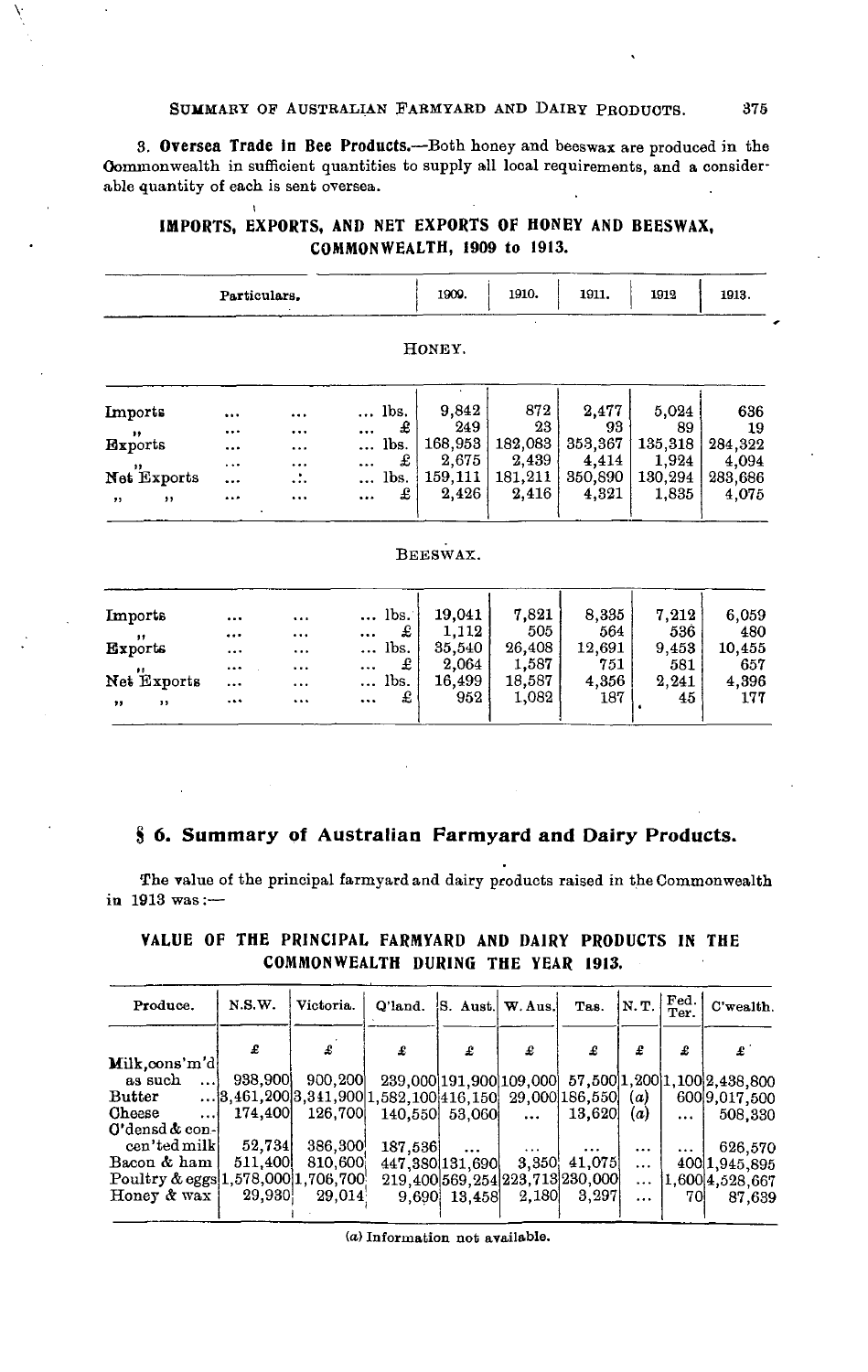# **§ 7. Summary of Australian Farmyard and Dairy Products Exported, 1909 to 1913.**

The quantities and values of Australian farmyard and dairy products exported from the Commonwealth during each of the last five years are shewn below :—

## **^QUANTITIES OF AUSTRALIAN FARMYARD AND DAIRY PRODUCTS EXPORTED FROM THE COMMONWEALTH DURING EACH OF THE YEARS 1909 to 1913.**

|                                |          | Products. |          |          |                     | 1909.      | 1910.      | 1911.                  | 1912.     | 1913.      |
|--------------------------------|----------|-----------|----------|----------|---------------------|------------|------------|------------------------|-----------|------------|
| Beeswax                        |          |           | $\cdots$ | $\cdots$ | lbs.                | 35,540     | 26,408     | 12,671                 | 9,347     | 10,455     |
| <b>Butter</b>                  | $\cdots$ | $\cdots$  |          | $\cdots$ | .,                  | 55,644,925 | 87.894.943 | 101,722,136 66,679,120 |           | 75,795,642 |
| Cheese                         | $\cdots$ | $\cdots$  |          |          | $^{\bullet}$        | 193.204    | 911,760    | 1,149,134              | 136.452   | 1,602,609  |
| Egg albumen and yolk           |          |           | $\cdots$ | $\cdots$ |                     |            |            |                        |           |            |
| Eggs $\ldots$                  | $\cdots$ | $\cdots$  |          | $\cdots$ | doz.                | 10,359     | 3,753      | 5,542                  | 6.163     | 4.872      |
| Feathers, undressed            |          | $\ddotsc$ |          | $\cdots$ |                     |            |            |                        |           |            |
| Honey                          |          | $\cdots$  | $\cdots$ |          | lbs.                | 168,953    | 182,023    | 353,367                | 135,318   | 284.322    |
| Lard                           | $\cdots$ | $\cdots$  |          |          | $\bullet$           | 1.617.442  | 3.105,307  | 3,399,209              | 2,090.477 | 4,279,440  |
| Meats-                         |          |           |          |          |                     |            |            |                        |           |            |
| Bacon and ham                  |          | $\ddotsc$ | $\cdots$ | $\cdots$ | $^{\bullet}$        | 396,342    | 1,604,362  | 2,338,299              | 2,172,880 | 1.846.966  |
| Frozen poultry                 |          | $\cdots$  | $\cdots$ |          | pair                | 5.828      | 7.650      | 16.869                 | 23,390    | 25,520     |
| $\ddot{\phantom{a}}$           | pork     |           | $\cdots$ | $\cdots$ | lbs.                | 394,559    | 741,410    | 1,641,013              | 897,929   | 215,175    |
| Milk, concentrated & preserved |          |           |          |          | $\cdots$            | 169,310    | 266,904    | 1,017,072              | 1,646.414 | 2,779,963  |
| Pigs, living                   | $\cdots$ | $\cdots$  | $\cdots$ |          | No.                 | 229        | 303        | 385                    | 609       | 440        |
| Poultry, living                |          | $\cdots$  |          |          | $\ddot{\mathbf{r}}$ | 4,708      | 3,251      | 2,198                  | 3,849     | 2.480      |
|                                |          |           |          |          |                     |            |            |                        |           |            |

\* Quantity not available.

## **VALUE OF AUSTRALIAN FARMYARD AND DAIRY PRODUCTS EXPORTED FROM THE COMMONWEALTH DURING THE YEARS 1909 to 1913.**

|                                 |           | Products. |           |          |          | 1909.     | 1910.     | 1911.     | 1912.     | 1913.     |
|---------------------------------|-----------|-----------|-----------|----------|----------|-----------|-----------|-----------|-----------|-----------|
|                                 |           |           |           |          |          | £         | £         | £         | £         | £         |
| Beeswax                         | $\cdots$  | $\cdots$  |           |          |          | 2,064     | 1.587     | 749       | 575       | 657       |
| <b>Butter</b>                   | $\cdots$  | $\cdots$  |           | $\cdots$ | $\cdots$ | 2,399,693 | 3,951,131 | 4.637.362 | 3.342.320 | 3.564.925 |
| Cheese                          | $\cdots$  |           | $\cdots$  | $\cdots$ | $\cdots$ | 5,337     | 21,730    | 26,754    | 5,303     | 42,030    |
| Egg albumen and yolk            |           |           |           | $\cdots$ | $\cdots$ | 4         | 724       | 651       |           | з         |
| Eggs<br>$\cdots$                | $\ddotsc$ | $\cdots$  |           | $\cdots$ |          | 706       | 320       | 437       | 516       | 377       |
| Feathers, undressed             |           | $\cdots$  |           | $\cdots$ | $\cdots$ | 2.244     | 2.021     | 2,971     | 2,926     | 1.576     |
| Honey<br>$\cdots$               | $\ddotsc$ |           |           | $\cdots$ | $\cdots$ | 2.675     | 2,435     | 4,414     | 1.924     | 4.094     |
| Lard<br>$\cdots$                | $\ddotsc$ |           |           | ۰.,      | $\cdots$ | 28,876    | 62,474    | 57,854    | 37,007    | 84,737    |
| $Mean-$                         |           |           |           |          |          |           |           |           |           |           |
| Bacon and ham                   |           | $\cdots$  | $\cdots$  |          |          | 18,682    | 56.995    | 74.065    | 68,439    | 73,982    |
| Frozen poultry                  |           |           | $\ddotsc$ |          |          | 3,127     | 4,171     | 7,470     | 10,144    | 10,979    |
| pork<br>                        |           |           | $\ddotsc$ |          | $\cdots$ | 9,318     | 17.087    | 33,639    | 16.661    | 5,259     |
| Milk.concentrated and preserved |           |           |           |          |          | 3,319     | 4.865     | 16.675    | 34,317    | 72,950    |
| Pigs, living                    |           | $\cdots$  |           |          |          | 460       | 477       | 748       | 1.025     | 1.336     |
| Poultry, living                 |           |           | $\cdots$  |          |          | 1,475     | 1.057     | 1,038     | 1.209     | 1,074     |
| <b>Total</b>                    |           |           | $\cdots$  |          |          | 2,477,980 | 4,127,074 | 4,864,827 | 3.522.366 | 3.863.979 |

# **§ 8. British Imports of Dairy Products.**

**1. Value of Britain's Imports of Dairy Products.**—Great Britain has paid annually since 1909, £24,000,000 for imported butter, the value of the imports in 1909, 1910, 1911, 1912, and 1913 being £22,425,000, £24,493,000, £24,600,000, £24,354,000, and  $\pounds24,084,000$ , respectively; for imported cheese the amounts in the years named were respectively £6,830,000, £6,810,000, £7,140,000, £7,414,000, and £7,035,000; for bacon and ham, £16,914,000, £15,918,000, £17,391,000, £17,276,000, and £20,497,000, respectively ; and for pork, £1,336,000, £1,500,000, £1,413,000, £1,101,000, and £1,665,000, respectively.